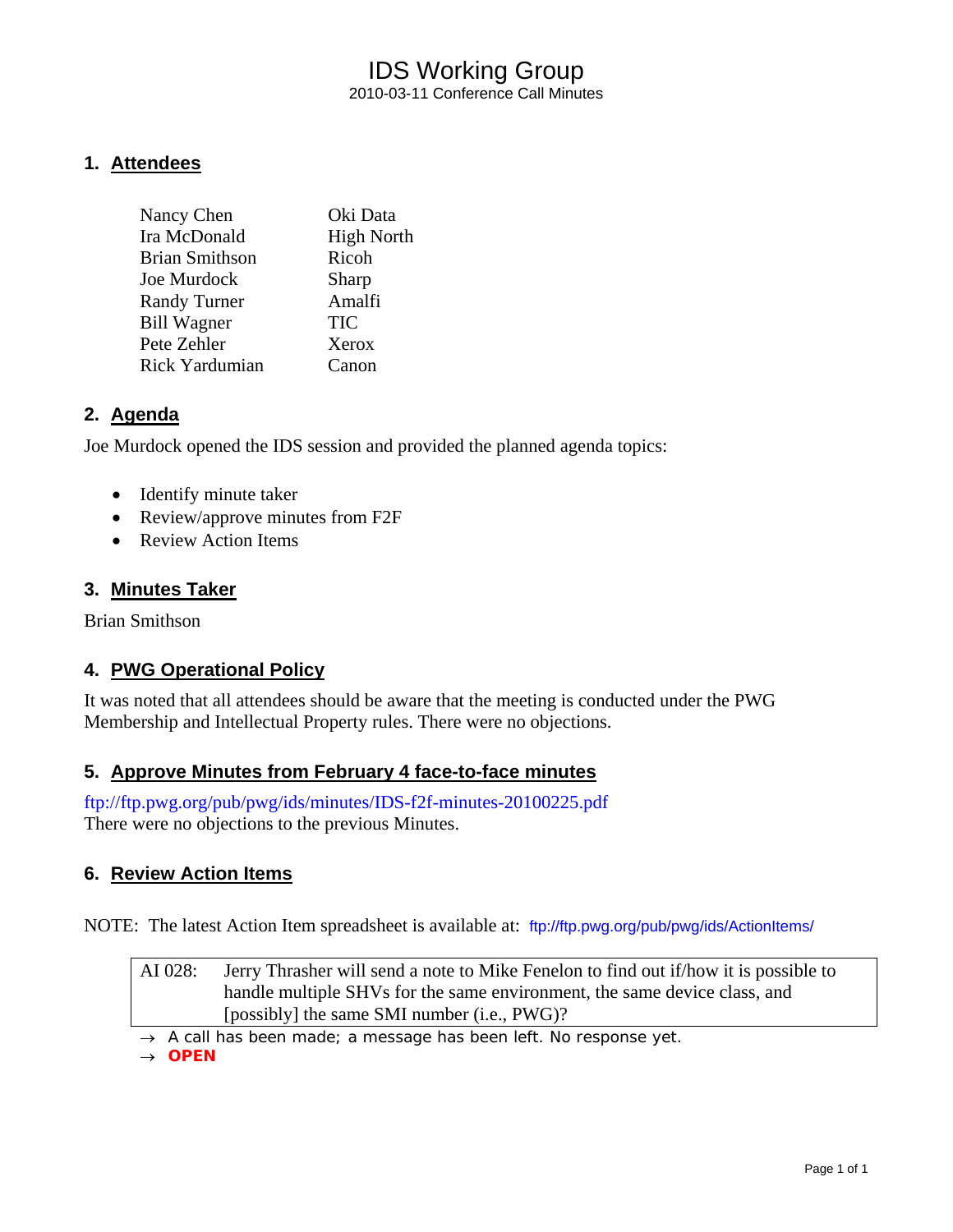# IDS Working Group

2010-03-11 Conference Call Minutes

| AI 032: Joe Murdock will to develop a "Market Rationale" document – with help from within |
|-------------------------------------------------------------------------------------------|
| Sharp.                                                                                    |

→ *Ron Nevo is now also working on this*

→ *OPEN* 

AI 033: Randy Turner will contact Symantec (when appropriate) to encourage discussion with the PWG about a SHV.

→ *This AI is blocked, awaiting market rationale to send to Symantec (see AI #032).*

→ *ON HOLD* 

AI 034: Randy Turner will investigate Symantec's products and their method(s) to "remediate noncompliant endpoints."

→ *OPEN* 

AI 035: Joe Murdock will investigate Microsoft's method(s) of remediation. [Is it accomplished by passing a URL?]

→ *It is accomplished by passing a URL. Will get more details.*

→ *PARTIAL* 

AI 036: (For NAP binding) In acknowledgements: change Dave Whitehead affiliation to "independent contractor" and Peter Cybuck to Kyocera Mita, and change Ron Bergman's contact information to be consistent with what appears in IPP 2.0. Check to see if Kevin Sigl is still at HP.

→ *CLOSED* 

AI 038: (For binding documents) Investigate localization issues.

#### → *OPEN*

AI 041: (For Remediation) Look into providing a remediation URL.

- → *OPEN, unassigned*
- AI 042: (For Attributes) Add a table of XML data type mapping for the semantic model and some brief normative text suggesting these items should be added to the MFD system object.
- → *OPEN*
- AI 043: (For NEA Binding) Talk to Steve Hanna about recasting the NEA Binding document as a TCG TNC Binding document.

*CLOSED*